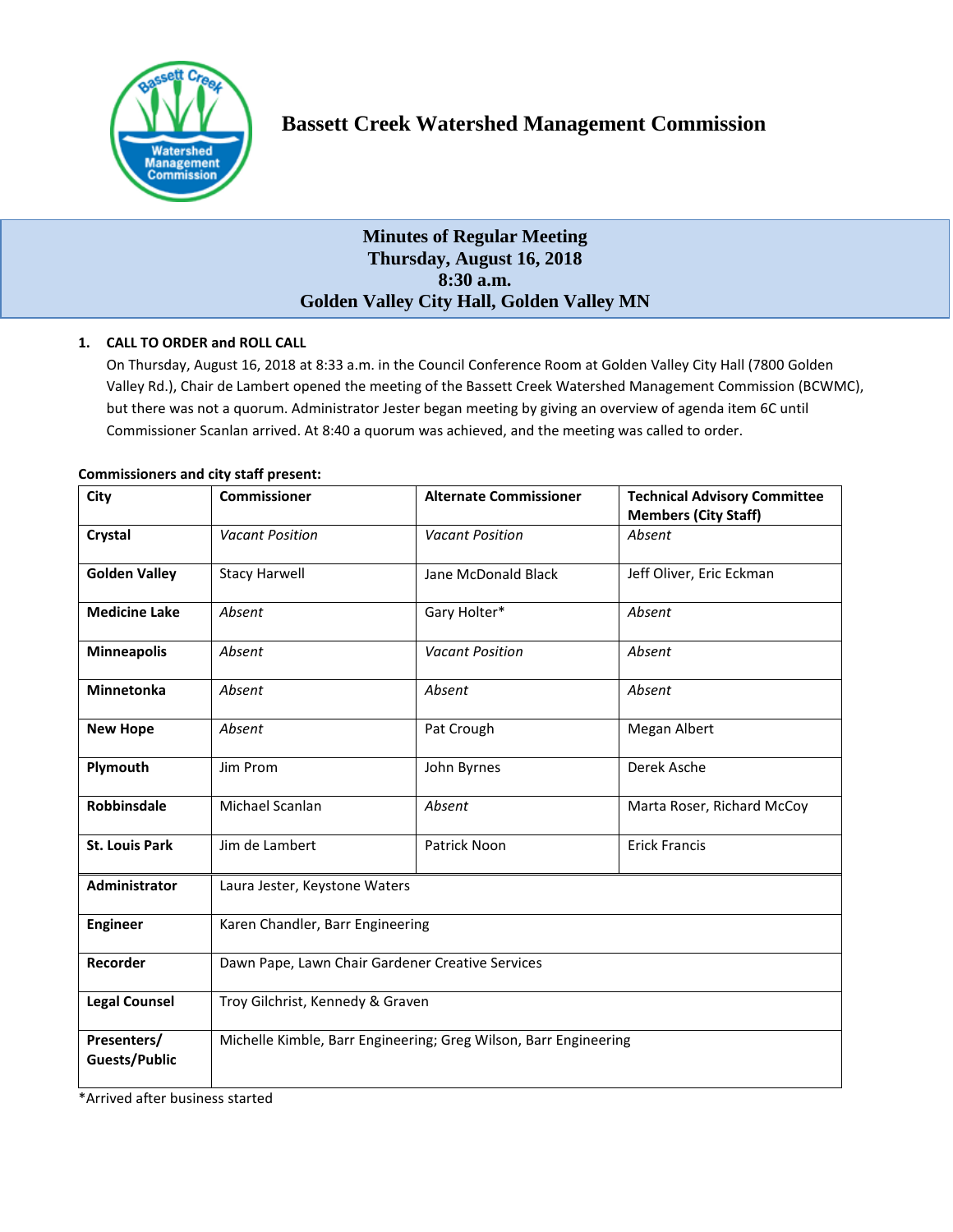## **2. CITIZEN FORUM ON NON-AGENDA ITEMS**  None.

### **3. APPROVAL OF AGENDA**

**MOTION:** Commissioner Harwell moved to approve the agenda. Commissioner Prom seconded the motion. Upon a vote, the motion carried 5-0. [Cities of Crystal, Medicine Lake, Minneapolis, and Minnetonka absent from the vote.]

Agenda items were taken out of order due to not having a quorum at the beginning of the meeting.

## **4. CONSENT AGENDA**

The following items were approved as part of the consent agenda: July 2018 commission meeting minutes, August 2018 financial report, payment of invoices, approval to adopt minor amendment to 2015 Bassett Creek Watershed Management Plan

The general and construction account balances reported in the February 2018 Financial Report are as follows: Checking Account Balance **\$ 611,156.37** 

| TOTAL GENERAL FUND BALANCE                 | \$611,156.37         |
|--------------------------------------------|----------------------|
|                                            |                      |
| TOTAL CASH & INVESTMENTS ON-HAND (7/11/18) | \$3,201,129.12       |
| CIP Projects Levied - Budget Remaining     | (\$4,041,205.36)     |
| <b>Closed Projects Remaining Balance</b>   | (5840,076.24)        |
| 2012-2016 Anticipated Tax Levy Revenue     | \$4,537.93           |
| 2017 Anticipated Tax Levy Revenue          | \$3,895.88           |
| Anticipated Closed Project Balance         | $($ \$831,642.43 $)$ |

**MOTION**: Commissioner Prom moved to approve the consent agenda. Commissioner Harwell seconded the motion. Upon a vote, the motion carried 5-0. [Cities of Crystal, Medicine Lake, Minneapolis, and Minnetonka absent from the vote.]

### **6. BUSINESS**

### **C. Presentation on Sweeney Lake Aeration Study Results**

Administrator Jester gave an overview of the lake's water quality and stratification process. Greg Wilson, from Barr Engineering, presented the Sweeney Lake Aeration Study results with a detailed PowerPoint presentation. Engineer Wilson reported that the aeration of the lake during the summer months does not eliminate anoxia at the bottom of the lake, so phosphorus continues to be released and available for algal growth.

[Alt. Commissioner Holter arrives.]

Engineer Wilson reported that without aeration, there is much less total phosphorus in the upper layers of the lake. He showed the results of 3-D modeling that was used to look at the total phosphorus, dissolved oxygen, and algal growth throughout the lake and over time. Engineer Wilson described that 2017 data were not used in the model because it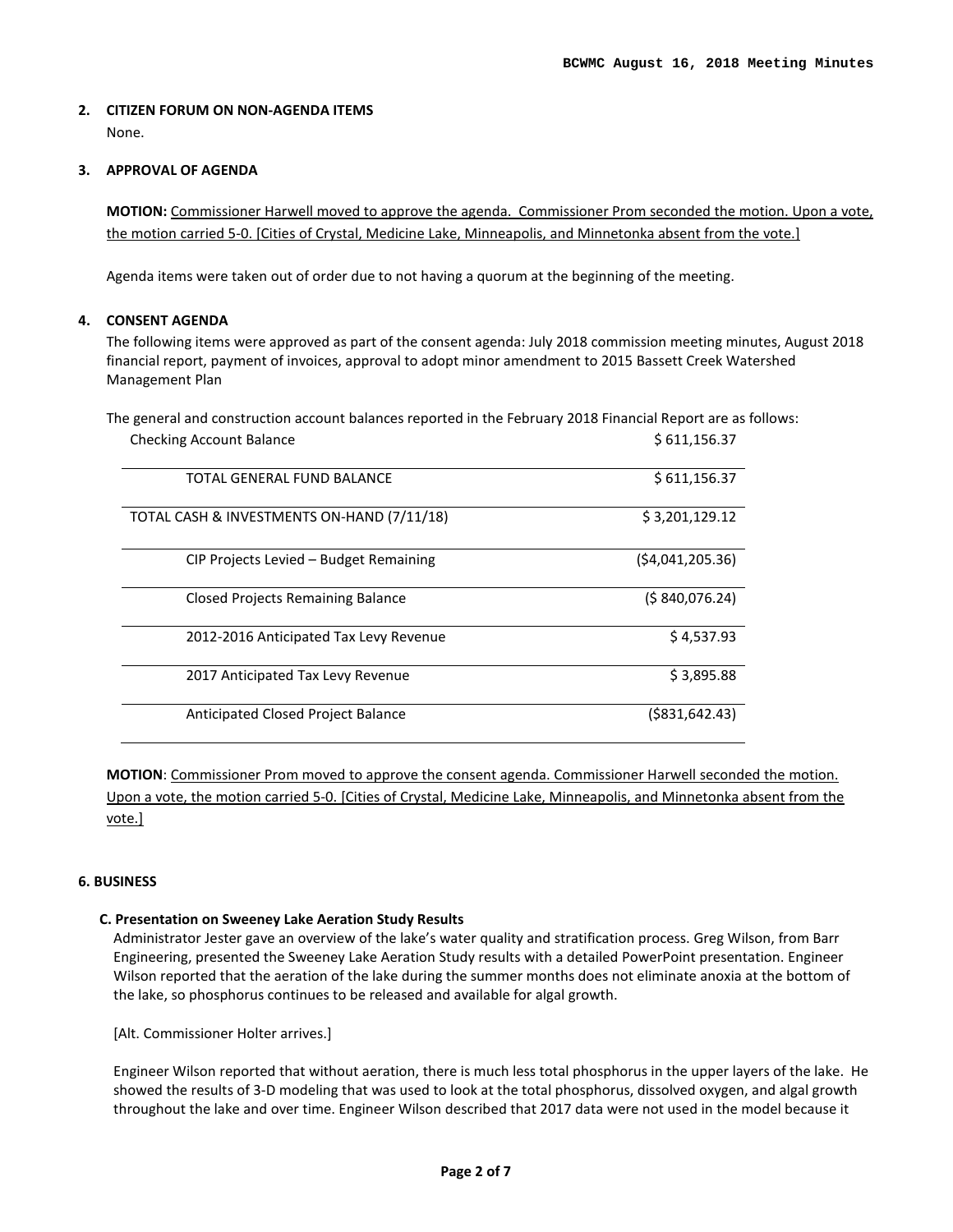was a perfectly average year, and that data from 2008 and 2014 were used to calibrate the model for dry and wet years, respectively.

Engineer Wilson showed a time lapse movie of the 3-D model and how the total phosphorus moved in the water column. He described how an alum treatment works and why it would improve water quality in Sweeney Lake. In his conclusion, he made three points:

1. Internal loading is a very important source of phosphorus in Sweeney Lake

2. Turning off the aeration system would likely drop the phosphorus concentration by 10—30% in the upper layers of the lake

3. An in-lake alum treatment would help meet water quality goals. After treatments are done, using the aeration system again would be an option.

Engineer Wilson recommended that aerators be turned off during summer months until an alum treatment can be implemented.

Chair de Lambert asked what the BCWMC should do now. Administrator Jester explained that the Commission might want to consider an alum treatment for a future CIP project. Engineer Wilson commented that alum treatments are significant projects and would cost approximately \$400,000-500,000 in Sweeney Lake. Administrator Jester also reported that this same presentation was given to a group of 23 lake residents on August  $1<sup>st</sup>$ . She noted that the meeting included great small group and large group discussions about the health and status of the lake now and over the years. She noted the residents agreed it probably doesn't make sense to keep the aerators on in the summer and that they should continue to converse about how and when to implement an alum treatment.

Alt. Commissioner McDonald Black asked about the cost per pound of phosphorus removal for alum treatment and Engineer Wilson replied that it is generally the most economical project on a cost per pound removal basis.

A discussion of phosphorus sources ensued. Engineer Wilson pointed out that the Total Maximum Daily Load Study performed in 2011 assigned an almost even split between internal and external phosphorus loads. Commission Engineer Chandler added that the watershed best management practices (BMPs) already put in place over the last several years have helped reduce the external loading and she noted there is definitely less phosphorus from Schaper Pond coming into the lake now.

Commissioner Scanlan asked about education and outreach to the residents regarding actions they can take to reduce external phosphorus loads. TAC member, Eric Eckman, replied that there is a robust educational effort in that area.

Administrator Jester noted it may be difficult to get State grants for an alum treatment because the public access on Sweeney is limited to a canoe launch. Commissioner Prom noted that Bass Lake in his community received State grant funds for an alum treatment and that the lake doesn't have public boat access, only a public pier. Administrator Jester indicated she would follow up with BWSR on the likelihood of receiving grant funds for such a project on Sweeney.

### **5. PUBLIC HEARING**

At 9:17 Chair de Lambert opened the public hearing to receive comments on proposed 2019 CIP Projects: DeCola Ponds B & C Improvement Project (BC-2,3,8) and Westwood Lake Water Quality Improvement Project (WST-2). There were no members from the public present and no questions or comments from Commissioners. The hearing was closed at 9:18 a.m.

### **6. BUSINESS**

### **A. Consider Approval of Resolution 18-05 Ordering 2019 improvements**

- i. Ordering 2019 improvements
- ii. Making Findings Pursuant to Minnesota Statutes Section 103B.251
- iii. Certifying Costs to Hennepin County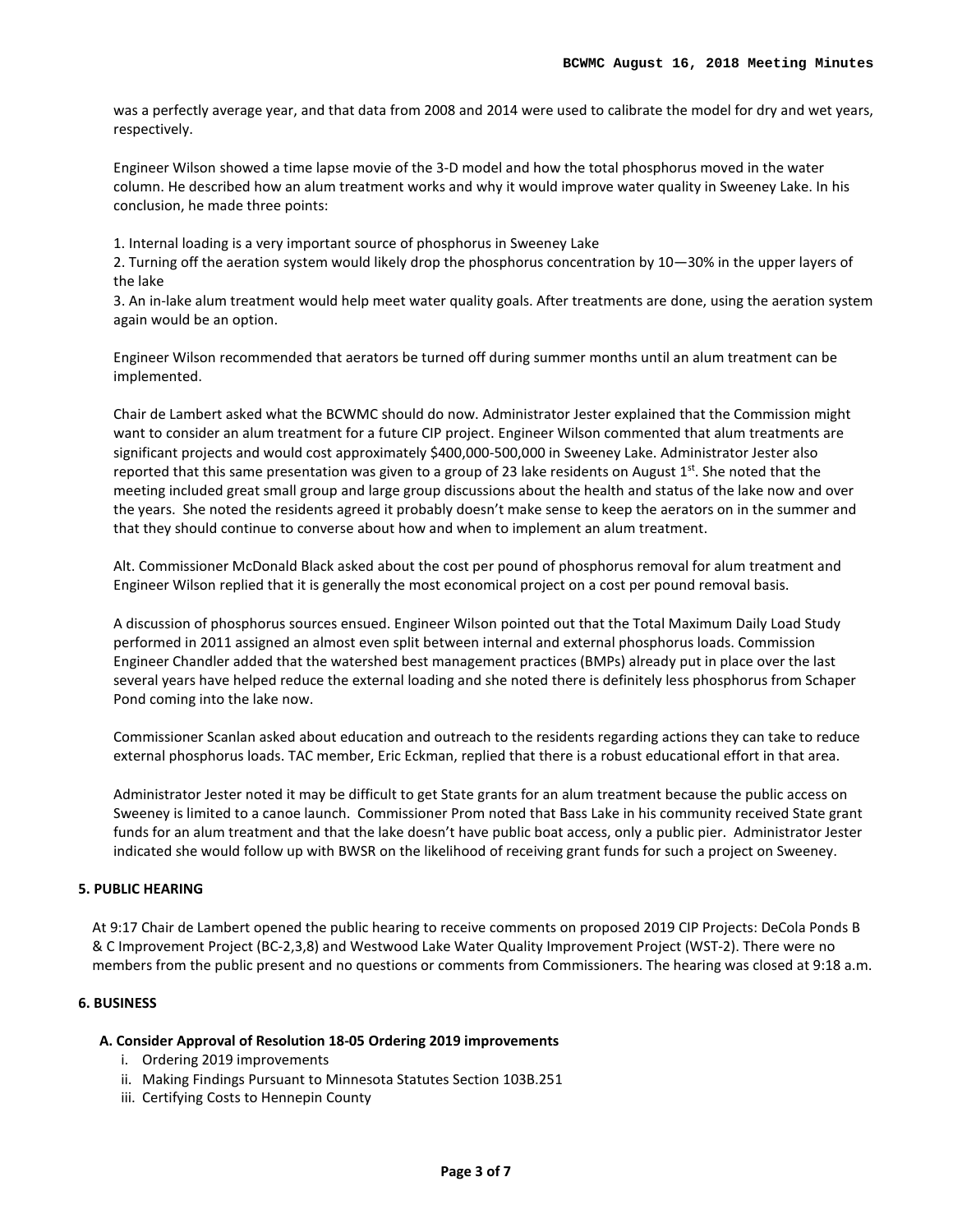- iv. Approving Agreement with City of Golden Valley for Construction of DeCola Ponds B & C Improvement Project (BC-2,3,8)
- v. Approving Agreement with City of St. Louis Park for Construction of Westwood Lake Water Quality Improvement Project (WST-2)

Administrator Jester noted the various actions the resolution covers (as noted above) and gave a brief overview of the recommended 2019 final tax levy which is the same as the maximum levy submitted to Hennepin County earlier in the year. She also noted that the agreements with the cities had been reviewed by the Commission Counsel Gilchrist and city attorneys and appropriately revised.

**MOTION**: Commissioner Scanlan moved to approve Resolution 18-05. Commissioner Harwell seconded the motion. Upon a vote, the motion carried 5-1. [Cities of Crystal, Minneapolis, and Minnetonka absent from the vote. City of Plymouth voted against the motion. Commissioner Prom noted that he was opposed to the Westwood Lake Project.]

# **B. Consider Approval of 90% Design Plans for Westwood Lake Improvement Project (WST-2)**

Michelle Kimble, from Barr Engineering, reviewed the 90% designs for the Westwood Lake. She noted there were no major changes from the 50% plans, aside from more detail to the components and the educational pieces. She reported on the five key components:

1. Pumps, storm sewer, and structures. The storm sewer and structures will store stormwater runoff from a majority of the building roof and the surrounding areas on the north side of the building. Solar- and hand-powered pumps, located on a patio, will be used to pump the water from the underground storage to the upstream end of the constructed stream. The pump patio will also include a large sign describing the hydrologic cycle, how the system mimics the cycle, and how this connects to everyday life.

A rain gauge and manhole will be installed near the pump patio to show how much water is in the underground storage. Staff will be able to measure, or have children measure, the amount of rainfall in the rain gauge on a daily basis, and equate that to how full the storage pipes are. Staff can also create curriculum about the hydrologic cycle, and illustrate concepts like infiltration and evaporation with the system.

2. Intermittent stream and small lined ponds. The runoff and pumped water will flow through a series of lined ponds, stream sections, and trench drains at three locations.

3. Bog. A bog will be created near the building, adjacent to the lower pool. The bog is a modification from the feasibility study, but it furthers the BCWMC goals of increasing water quality treatment and providing educational opportunities, as well as unique habitat. The water source for the bog will be the solar pump that will pump water from the underground storage to the bog. Educational signage will be included at the east end of the bog, and nature center staff plan to build a curriculum around bogs to teach children more about the habitat.

4. Access points. The stream will have several access points for people to explore. Access will be achieved through stone steps leading from sidewalks to the bottom of the stream.

5. System overflow. When the underground storage and above ground sand filter area are full, water will overflow into a biofiltration basin to the west. If the biofiltration basin is full, water will overtop the trail to the west and flow into Turtle Pond or down to Westwood Lake.

Chair de Lambert asked about a sign dedicated to the watershed. Administrator Jester noted there is \$11,000 left in the CIP budget that can be used to design and fabricate a sign. She recommended engaging the Education Committee to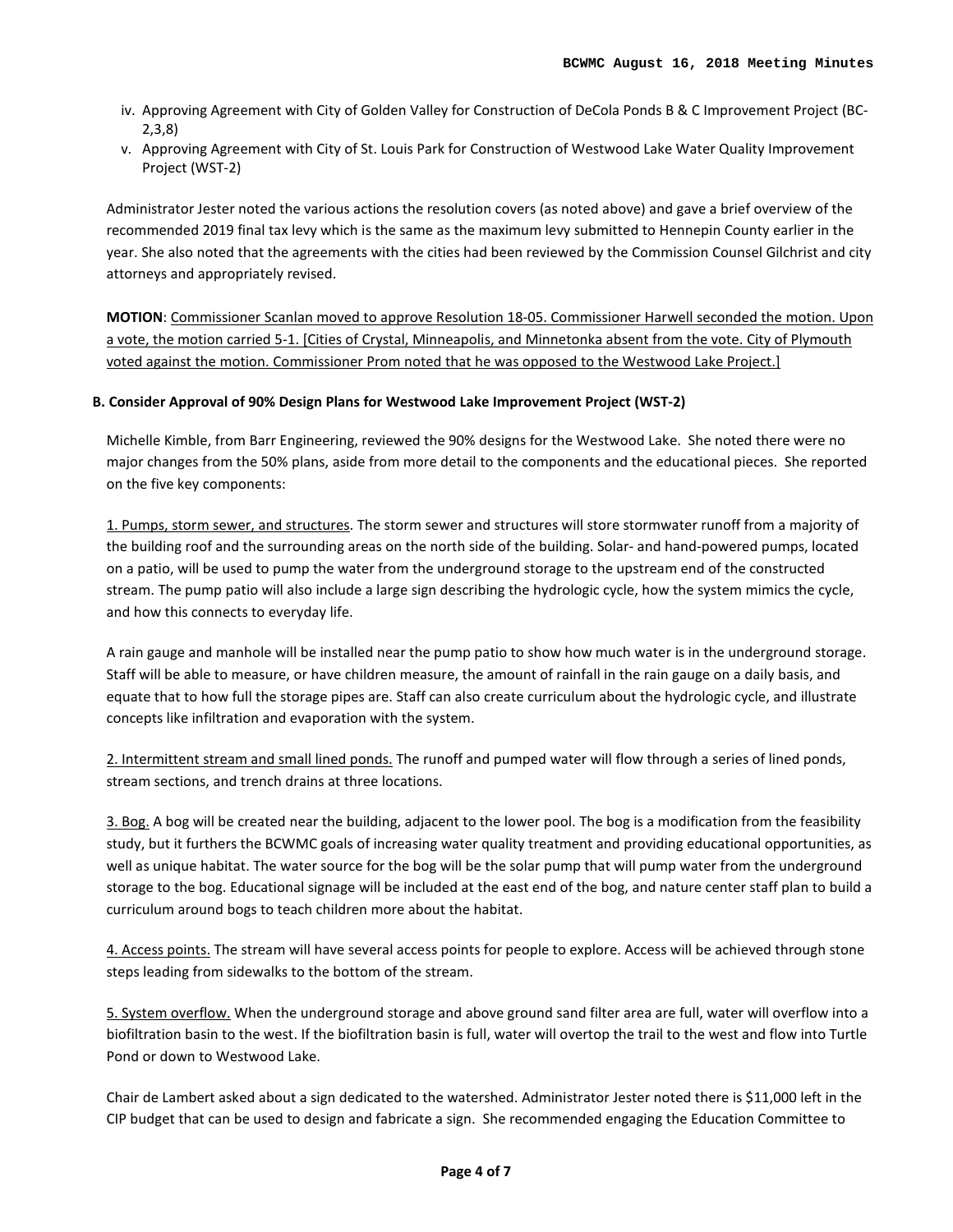help develop the content and graphics for the sign. Commissioner Harwell asked if BCWMC logo will be on the signs. Engineer Kimble confirmed that would be the case. Commissioner Harwell also asked if an educational sign about chlorides could be developed. Engineer Kimble noted that it would make sense to include that messaging near the porous portion of the parking lot and that she would discuss that with nature center staff.

**MOTION**: Commissioner Scanlan moved to approve the 90% Design Plans for Westwood Lake Improvement Project (WST-2). Alt. Commissioner Holter seconded the motion. Upon a vote, the motion carried 5-1. [Cities of Crystal, Minneapolis, and Minnetonka absent from the vote, City of Plymouth voted against the motion.]

# **D. Review Status of 2018 Operating Budget**

Administrator Jester walked through the over-budget items including the Sweeney Lake Aeration Study. She reminded commissioners that the study was inadvertently left out of the 2018 budget and was therefore already at a deficit of \$20,760. Administrator Jester reported that in addition to the budget deficit for this study, the study ended up costing much more to complete than originally estimated. Engineer Chandler provided explanations for the over-budget Sweeney Lake Aeration Study work, noting that the modeling was intense and faster than their budget tracking. She noted that a new model was used that took extra time to learn and troubleshoot; the model had bugs and Barr had to pay the model developer to help fix the bugs. She explained that she typically brings situations like these to clients' attention earlier, and apologized for it not happening for this project. Engineer Chandler said that in June it was realized that there would be problem, but she didn't know the extent of the problem until later in July, so it was difficult to bring the additional costs to the Commission any sooner. She also noted that there was unanticipated civic engagement work that included developing a complex PowerPoint presentation for a public meeting, a longer fact sheet, and more engagement and questions from residents. Engineer Chandler reported that Barr Engineering was covering \$4,700 of the budget overage. It was noted that the City of Golden Valley offered to pay \$5,000 toward the civic engagement tasks, which brings the total over-budget amount to \$39,260.

Commissioner Harwell commented that she can appreciate the complexity of the model which resulted in a quality product.

Administrator Jester noted that the Commission had several options moving forward including paying the Commission Engineer for the total over-budget amount (less city and Barr contributions), not paying any of the over-budget amount because the proposal for the work was considered a "not to exceed" amount, or some combination of the two. She recommended that the Commission pay the entire over-budget amount because it was real work that was performed on behalf of the Commission.

# **MOTION**: Alt. Commissioner Crough moved to pay the budget amount (less Golden Valley and Barr Engineering contributions) to Barr Engineering. Alt. Commissioner Holter seconded the motion.

Discussion: Commissioner Prom suggested that Golden Valley pay half of the over-budget amount. TAC member Jeff Oliver indicated the city didn't have funds to pay half.

# Upon a vote, the motion carried 6-0. [Cities of Crystal, Minneapolis, and Minnetonka absent from the vote.]

There was further discussion after the vote about whether a policy was needed regarding paying for work when it goes over budget. Chair de Lambert replied that he didn't think a policy is needed for isolated incidences like this. Commissioner Prom said he thought that was fair.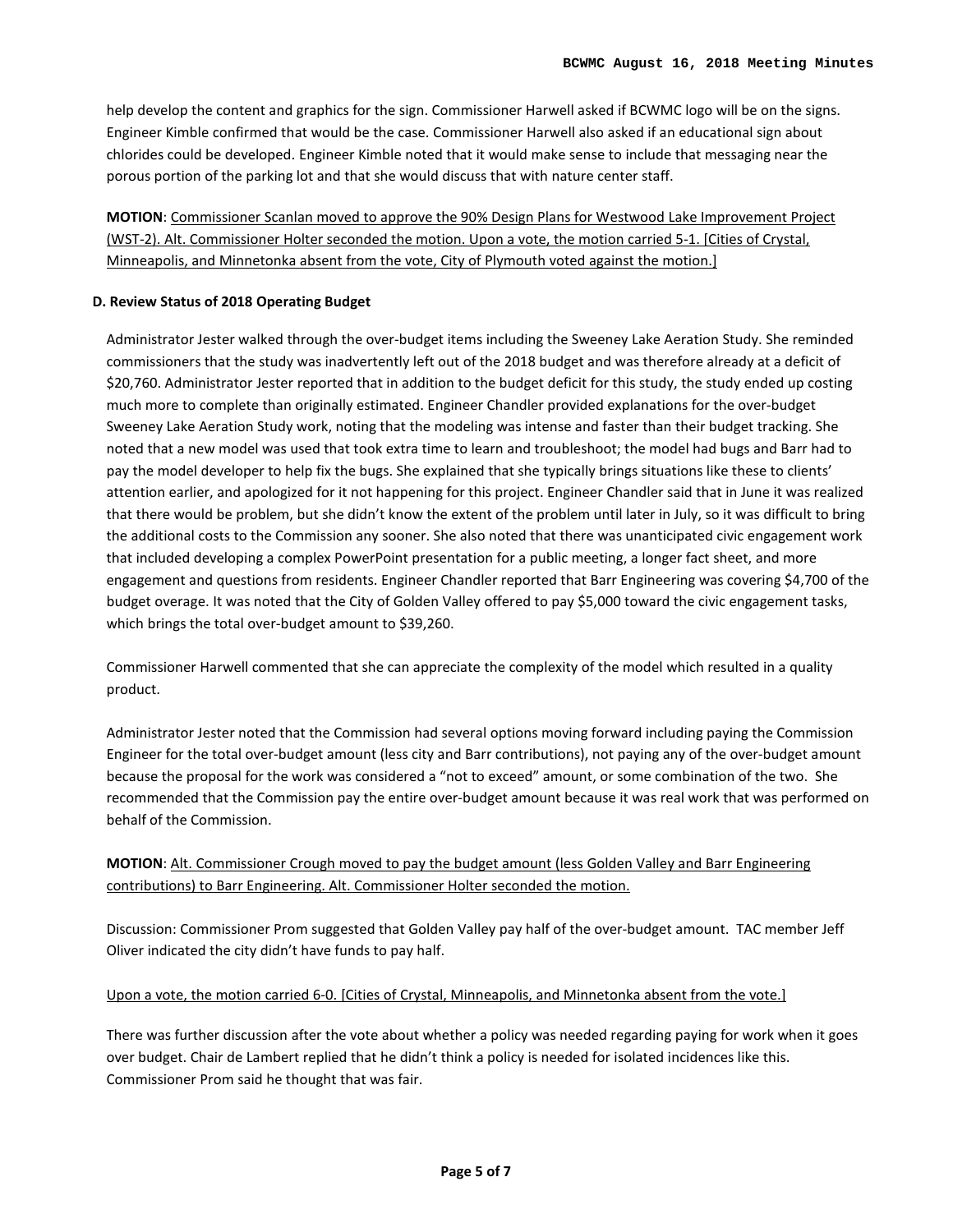Administrator Jester walked the Commission through the second part of the budget issues noting several areas that are or are expected to be over budget by the end of the fiscal year including non-fee/preliminary reviews, and municipal plan reviews. She also noted areas that are expected to be under budget by the end of the year. She reported that overall, she expects the total 2018 Operating Budget to be approximately \$48,700 over budget and that amount would come from the fund balance. She noted the resulting fund balance would still be within the accounting guidance to remain at approximately 50% of annual operating costs. She recommended that the Commission acknowledge the situation and monitor future activities and expenditures closely.

# **MOTION:** Commissioner Scanlan moved to address the budget situation monthly. Commissioner Prom seconded the motion.

Discussion: Alt. Commissioner Byrnes noted that the budget should be better balanced when developing the 2020 budget. Alt. Commissioner McDonald Black noted that the Operating Budget has been relying on use of the fund balance for years and that will need to end in 2020.

Upon a vote, the motion carried 6-0. [Cities of Crystal, Minneapolis, and Minnetonka absent from the vote.]

# **E. Consider Approval of 2019 Operating Budget**

Administrator Jester recommended approval of the budget as proposed in May. TAC member Derek Asche added that he appreciated keeping the assessment under a 3% increase.

**MOTION**: Commissioner Harwell moved to approve the 2019 operating budget as presented. Commissioner Prom seconded the motion. Upon a vote, the motion carried 6-0. [Cities of Crystal, Minneapolis, and Minnetonka absent from the vote.]

# **7. COMMUNICATIONS**

**A. Administrator's Report –** Administrator Jester noted her written report in the meeting packet. She also reminded commissioners about the September 15<sup>th</sup> Golden Valley Arts and Music Festival, noting she was looking for volunteers for the BCWMC table. Commissioner Scanlan volunteered. She further noted the following:

> i. Master Water Stewards Recruitment – Looking for people interested in becoming a Master Water Steward. Informational meetings are coming up.

ii. Update on Smart Salt Certification Course – Cities were asked to help recruit participants.

iii. Update on Water Resources Conference Abstract Submittal – An abstract for a presentation on the BCWMC AIS Rapid Response Plan was accepted.

### **B. Chair**

Nothing to report

## **C. Commissioners**

i. Scanlan thanked staff for their hard work. Crough (unofficially) seconded it.

# **D. TAC Members**

Nothing to report

## **E. Committees**

i. CIP Prioritization Committee met

### **F. Legal Counsel**

Nothing to report. Thanked Administrator for drafting documents to make his time more efficient.